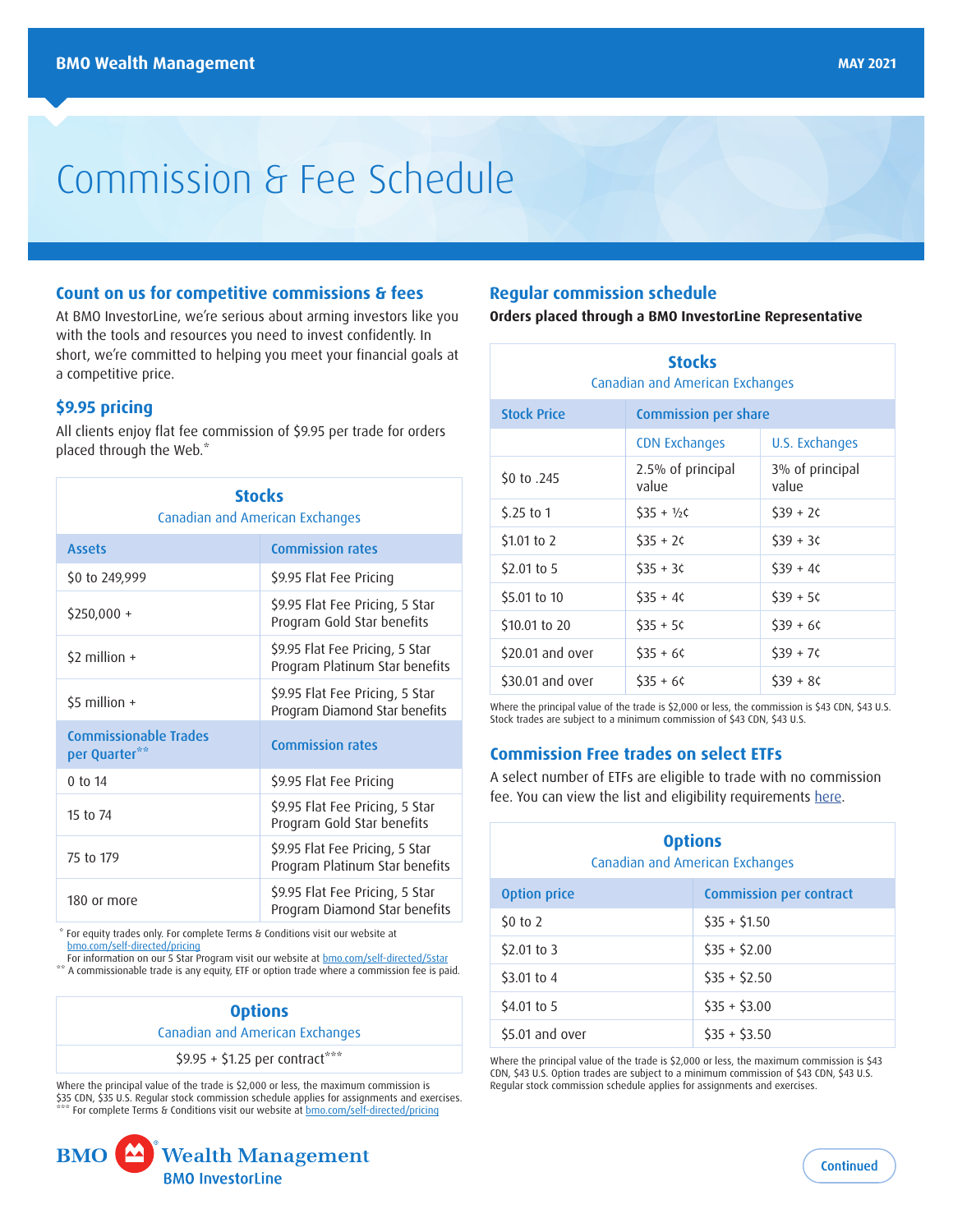## **Mutual funds**

We offer you access to over 9,500 mutual funds. No commissions apply to buy, sell or switch (an early redemption fee may apply, see details below).

#### **Investment Policies and Minimums for Mutual Funds:**

- 1. With the exception of Money Market and T-Bill funds, there is an initial purchase minimum of \$1,000 or the fund company's minimum, whichever is higher. A subsequent purchase minimum of \$500 applies. Switch orders are subject to the same purchase minimums.
- 2. The initial purchase minimum on BMO Mutual Funds and BMO Guardian Funds (including Money Market and T-Bill funds) is \$500, or the fund minimum, whichever is higher. A subsequent purchase minimum of \$50 applies.
- 3. For all other Money Market and T-Bill funds, an initial purchase minimum of \$25,000 and a subsequent purchase minimum of \$500 applies. All units must be redeemed if your balance falls below \$25,000.
- 4. For Automatic Purchase Plans (APP) and Automatic Withdrawal Plans (AWD), the minimum is \$100 per fund per periodic purchase or withdrawal.
- 5. Early Redemption Fee: Exempting Money Market and T-Bill funds and back load (DSC) funds, an early redemption fee of 1%, subject to a minimum of \$43 (\$35 for electronic orders) will be charged for funds held for less than 90 days. Switch orders are subject to the same early redemption fee.
- 6. Some fund companies may also charge additional fees. These may include an initial account set-up fee, an early redemption fee or a deferred sales charge on redemption of back load (DSC) funds.

## **Bonds, T-Bills, GICs, Strip coupons**

Commissions, if any, are included in the quoted price. You may enjoy additional savings for online fixed income trades.

| <b>Exchange Traded Bonds</b> |                           |  |
|------------------------------|---------------------------|--|
| <b>Bond Par Value</b>        | Commission                |  |
| \$0 to \$49,999              | $$40 + $1.50 / $1,000$    |  |
| \$50,000 and over            | $$40 + $1.00 \div 51.000$ |  |

Enjoy 20% discount off orders placed electronically, subject to a minimum commission of \$35 CDN, \$35 U.S.

# **Deposit gold & silver bullion**

| <b>Bullion</b> | <b>Commission</b> |
|----------------|-------------------|
| Gold           | $$35 + $1.00/0z.$ |
| Silver         | $$35 + $0.10/0z.$ |

Commissions for the BMO Physical Allocated Gold Deposit Program are charged in Canadian dollars for MTL001 and in U.S. dollars for MTL007.

Commissions for the BMO Vaulted Physical Silver Deposit Program are charged in Canadian dollars for MTL900 and in U.S. dollars for MTL901.

#### **BMO Gold Deposit Redemption Fee (MTL001-CAD and**

**MTL007-USD):** Redemptions will receive the NAV less the redemption fee (spread). As of current, the fee/spread is at 2%.

#### **BMO Silver Deposit Redemption Fee (MTL900-CAD and**

**MTL901-USD):** Redemptions will receive the NAV less the redemption fee (spread). As of current, the fee will be between \$1 and \$2.

**Gold Withdrawal and Delivery Fee (MTL001):** \$100.00 per ounce, plus applicable taxes.

#### **Silver Withdrawal and Delivery Fee (MTL900-CAD and MTL901-USD):** \$3.00 per ounce, plus applicable taxes.

Under the Deposit Program, clients pay no annual storage fees, and there is no annual MER. Fees will apply if physical delivery is requested. Bank of Montreal may earn revenues (or suffer losses) from the sale of gold bullion. The minimum purchase is one ounce for gold and 100 ounces for silver.

| <b>Gold &amp; silver certificates</b> |                    |  |
|---------------------------------------|--------------------|--|
| <b>Certificate</b>                    | Commission         |  |
| Gold                                  | $$35 + $1.00/0z.$  |  |
| Silver                                | $$35 + $0.10/0z$ . |  |

Commissions for certificates are charged in U.S. dollars. Minimum purchase of 10 oz. for gold and 100 oz. for silver. No safekeeping fees.

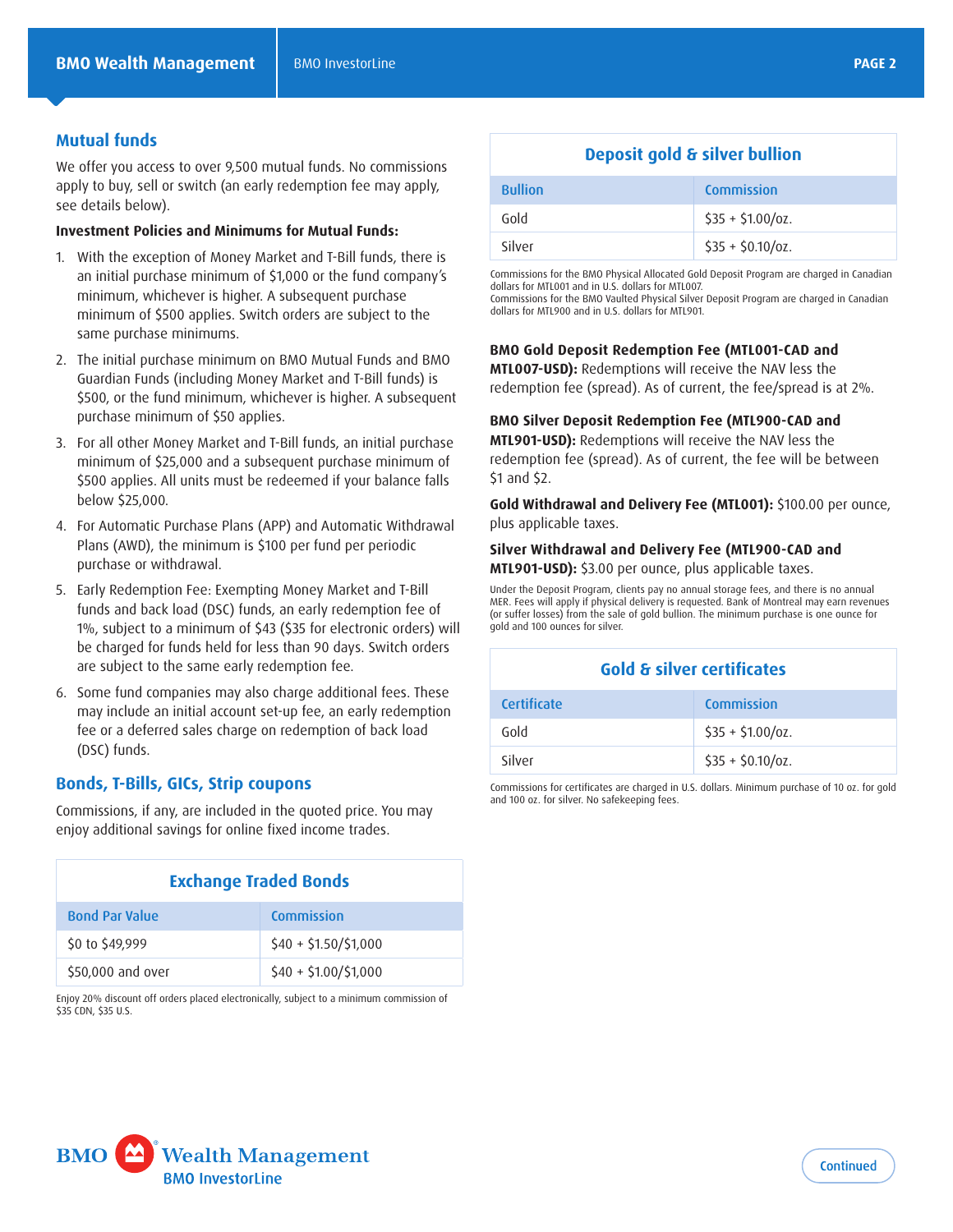# **More on our commissions and fees**

- Regular commission schedule refers to trades placed with a BMO InvestorLine Representative.
- All transactions for one account in one security on one side of the market during one trading session are included in determining the principal value of the trade[.†](#page-2-0)
- Full commission charges apply for each partial fill except when transacted on the same business day.[†](#page-2-0)
- Prices on multiple fills transacted on the same business day are averaged for commission purposes[.†](#page-2-0)
- Commissions on U.S. trades are charged in U.S. dollars.
- Electronic trades are placed through the BMO InvestorLine website, mobile or tablet.
- You will be charged for any sales, use, goods and services, harmonized sales, value added, and transaction taxes which are incurred by or that may be charged to either you, BMO InvestorLine, or an intermediary (whether jointly or severally) by any governmental authority in any jurisdiction as a result of your Transaction.
- If you change an order through a BMO InvestorLine Representative, the regular commission schedule applies to the original order and any subsequent changes to that order.
- All rates apply as of **May 31, 2021** and are subject to change without notice.

<span id="page-2-0"></span>† Terms and Conditions for the 5 Star Program may differ and may be found at [bmo.com/self-directed/5star](http://bmo.com/self-directed/5star)

# **General account fees**

The following charges apply to all BMO InvestorLine accounts. Taxes may apply.

| Security registration fee (Note: Additional<br>fees will apply for rush requests) | \$50.00/security               |
|-----------------------------------------------------------------------------------|--------------------------------|
| Statement search, trade investigation, etc.                                       | \$40.00/hr<br>(minimum \$40)   |
| Internal transfers (non-registered accounts)                                      | \$25.00                        |
| Transfer out                                                                      | \$150.00                       |
| Estate account certificate – handling fee                                         | \$50.00/security               |
| Cheque requests                                                                   | \$10.00/request                |
| Safekeeping securities<br>(excluding CSBs and GICs)                               | \$50.00/certificate/<br>month  |
| Statement and confirmation replacement                                            | \$5.00/item                    |
| Paper statement mailed                                                            | Monthly \$2 fee<br>per account |

## **Fees for non-registered accounts**

#### **Account Minimum Fee**

A \$25 CDN fee will be charged each quarter on non-registered accounts with an account balance of less than \$15,000. Taxes may apply. This fee is waived for clients who hold a registered account with BMO InvestorLine and for clients that make 2 or more "commissionable trades"[††](#page-2-1) in 6 months. The fee is charged when "average household account balance" at the close of business on the last day of the calendar quarter is less than \$15,000. The "average household account balance" refers to averaging the account equity of all accounts at the same address and excludes accounts that are fee exempt.

<span id="page-2-1"></span>†† Commissionable trades are: Buys and sells of Equities, Options, Transaction Fee Mutual Funds, and Fixed Income except for GICs, Canada Savings Bonds, and Provincial Savings Bonds.

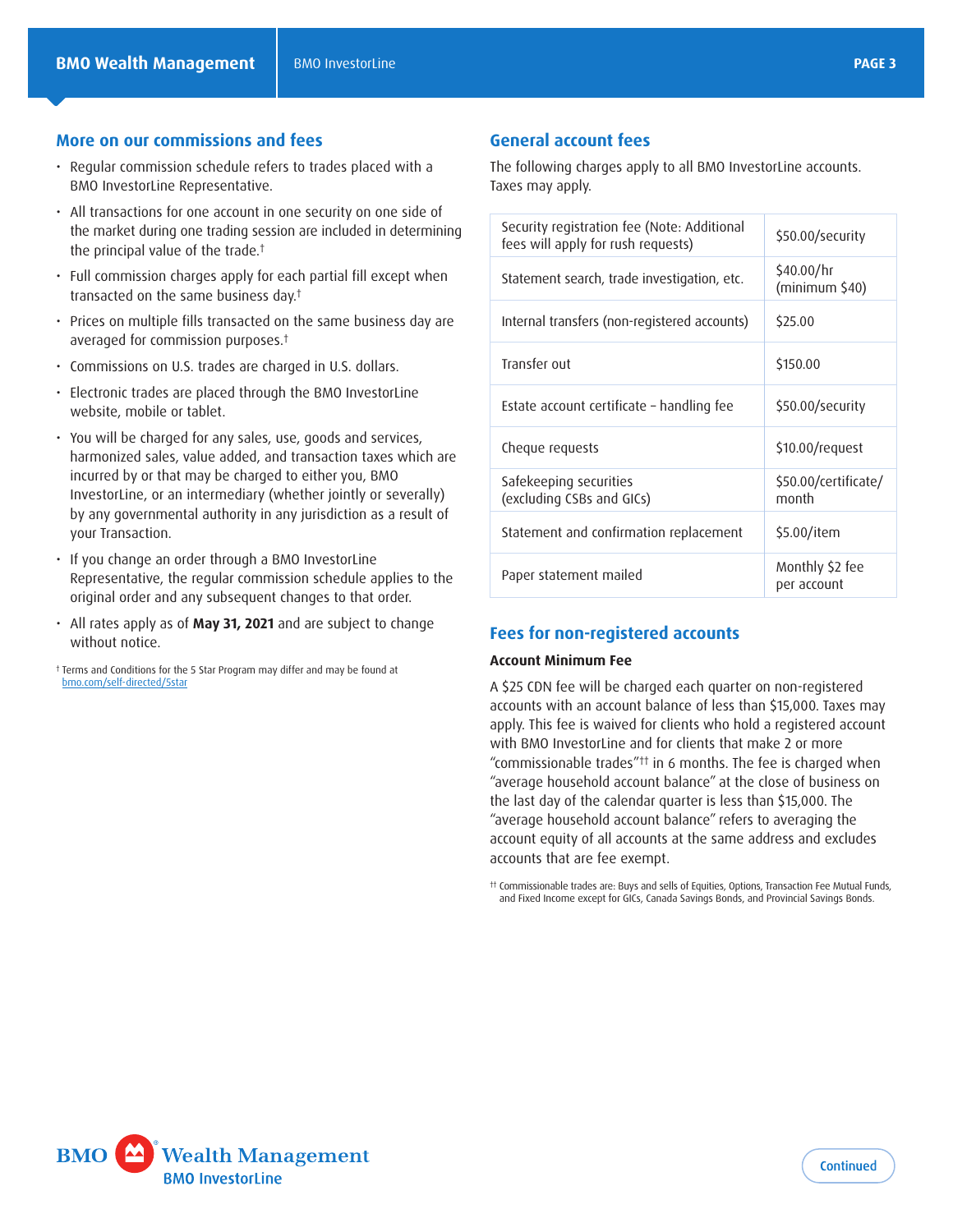# **AccountLink® service**

Non-registered adviceDirect accounts are equipped with AccountLink[®1](#page-4-0) service.

Each month you'll receive two free withdrawals, cheques, transfers, pre-authorized debits, INTERAC®\* debit purchases or INTERAC® e-Transfers at any BMO Bank of Montreal branch, BMO automated banking machine, BMO Digital Banking<sup>[2](#page-4-1)</sup> or point-of-sale.<sup>[3](#page-4-2)</sup>

#### **Pay-per-use fees**

A \$1.00 fee will apply for each additional above-type transaction.[4](#page-4-3),[5](#page-4-4)

Service charges and fees on U.S. dollar accounts are charged in U.S. dollars.

#### **Access to accounts through non-BMO channels**

An extra charge applies for each non-BMO ATM withdrawal/ point-of-sale:

| Inside Canada (INTERAC network) <sup>6</sup>                                           | \$2.00            |
|----------------------------------------------------------------------------------------|-------------------|
| Inside the U.S. <sup>6,7</sup>                                                         | \$5.00            |
| Outside Canada and the U.S. (International) <sup>6</sup>                               | \$5.00            |
| Debit card purchase - Outside Canada<br>(Maestro and Mastercard networks) <sup>8</sup> | no additional fee |

## **Everyday Bank Plans**

Ţ

If you prefer a fixed monthly fee instead of pay-as-you-go transaction charges, consider signing up for one of our BMO Bank of Montreal Everyday Bank Plans™ on y our BMO InvestorLine personal investment account with AccountLink service.

For more information on these plans and their associated fees, visit the Compare Bank Accounts page under Bank Accounts at [bmo.com](http://bmo.com)

Fees will remain in effect until further notice. When there are increases to our fees, clients will be notified 60 days in advance. Services are identified which are subject to federal or provincial tax. The tax paid will be indicated separately or identified as included on statements, receipts, etc.

# **Other AccountLink service charges**

The following fees are in addition to the charges already noted. Fees may be waived for those clients who participate in a BMO Everyday Bank Plan.

| Interac e-Transfer - Cancelling an Interac<br>e-Transfer by you or the Bank <sup>9</sup>                                                                                               | \$5.00                                        |
|----------------------------------------------------------------------------------------------------------------------------------------------------------------------------------------|-----------------------------------------------|
| Canadian & U.S. Dollar draft <sup>10,11,12,13</sup>                                                                                                                                    | \$9.95                                        |
| Canadian & U.S. Dollar money order <sup>10,11,12,13</sup>                                                                                                                              | \$9.95                                        |
| Assisted bill payment                                                                                                                                                                  | \$1.50                                        |
| Items returned non-sufficient funds (NSF) -<br>Cheque or Pre-Authorized Payment (includes<br>items payable to BMO from Personal Accounts) <sup>14</sup>                                | \$48.00                                       |
| Cheques sent on collection (up to \$250.00 CAD) <sup>15</sup>                                                                                                                          | \$15.00                                       |
| Cheques sent on collection (over \$250.00 CAD) <sup>15</sup>                                                                                                                           | 0.125%<br>(\$25.00 min. to<br>$$200.00$ max.) |
| Custom cheque orders <sup>16</sup>                                                                                                                                                     | Varies<br>by style                            |
| Cheque image return (per month)                                                                                                                                                        | \$2.50                                        |
| Foreign currency cheque drawn on Canadian<br>Dollar account <sup>17</sup>                                                                                                              | \$20.00                                       |
| Foreign currency cheque deposited to a<br>Canadian dollar account <sup>17</sup>                                                                                                        | \$5.00                                        |
| Post-dated item held for deposit at a BMO Bank<br>of Montreal branch                                                                                                                   | \$3.00                                        |
| Set-up or amend instructions for standing<br>orders, (regular payments/transfers from<br>or between accounts in the same currency)<br>except for Continuous Savings Plan <sup>18</sup> | \$4.50                                        |
| Incoming wire payments to an AccountLink®19                                                                                                                                            | \$14.00                                       |
| Outgoing Domestic & International Wires from an<br>AccountLink®19<br>- outgoing (of wire value)<br>- minimum charge<br>- maximum charge<br>- plus: Communication charge                | 0.20%<br>\$15.00<br>\$125.00<br>\$10.00       |
| Search and/or copy of Personal Account item<br>(such as statements, vouchers, cheque tracing,<br>transaction receipts)                                                                 | \$5.00                                        |
| Stop payment <sup>20</sup><br>(cheques or Pre-Authorized Payments)<br>- single<br>- series (in sequence, per request)                                                                  | \$12.50<br>\$20.00                            |